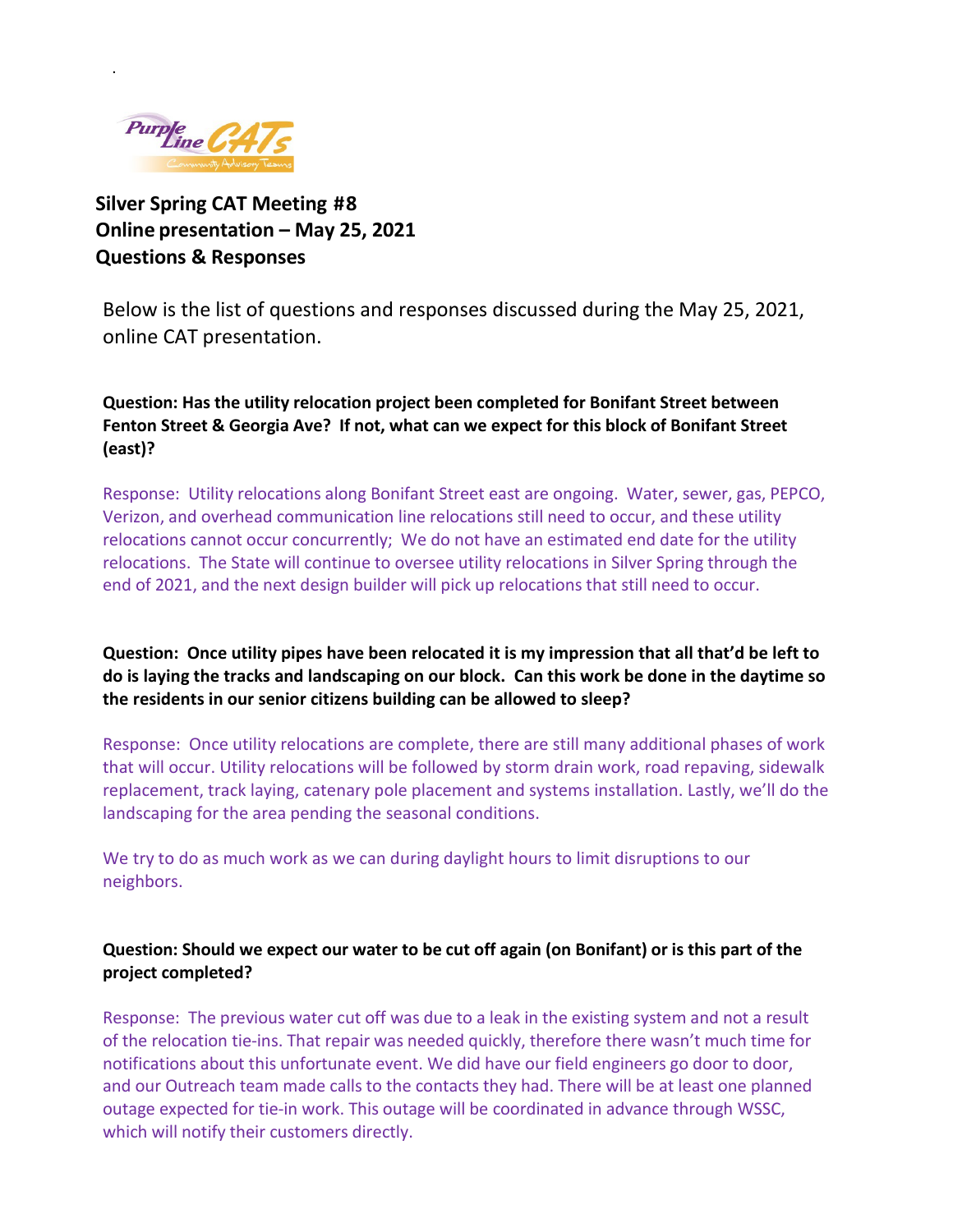**Question Along Wayne Avenue, when will the communication systems (Verizon, AT&T, RCN, Comcast) be moved from the old power poles to the new power poles?** 

.

Response: That relocation work is expected to commence this summer and will ultimately be completed by the next design builder**.**

## **Question: Can you offer any updates on the tree replacement Bill HB 80? Will the discussions with the communities about tree replanting start soon, or does it need to wait until closer to the opening of the Purple Line?**

Response: House Bill 80 was approved by Governor Hogan on May 18, 2021, establishing an Urban Tree Program within MDOT. The effective date of the Act is October 1, 2021. MDOT's Office of Environment has initiated coordination with both the Maryland Department of the Environment (MDE) and the Maryland Department of Natural Resources (MDNR) on the development of the Urban Tree Program. This coordination includes the identification of funding opportunities and potential partnerships and will be exploring the potential for providing grant programs to local communities as well as delivering state sponsored projects.

Once the internal coordination has sufficiently progressed, MDOT's Office of Environment will be reaching out to local stakeholders for further coordination**.**

### **Question: Can you confirm that MDOT's Office of the Environment will deal with the trees and Purple Line will not?**

Response: Yes, that is correct, the bill was modified so it is not specific to the Purple Line. It is transit-focused and directed by Secretary Slater to be managed by the Maryland Department of the Environment.

## **Question: Saturday work on Bonifant Street is problematic for the businesses. Can work occur on Sundays instead?**

Response: During this ongoing MDOT MTA managed construction period, the State will make every effort to limit Saturday construction work along Bonifant Street. If weather or other events impact the construction schedule, the State will endeavor to use Sundays as the bad weather make-up day.

#### **Question: Who is coordinating with the businesses along Bonifant Street?**

Response: Minh Diep, [minh.diep@purplelinemd.com,](mailto:minh.diep@purplelinemd.com) from the Business Engagement team has been working with businesses in the Bonifant Street corridor.